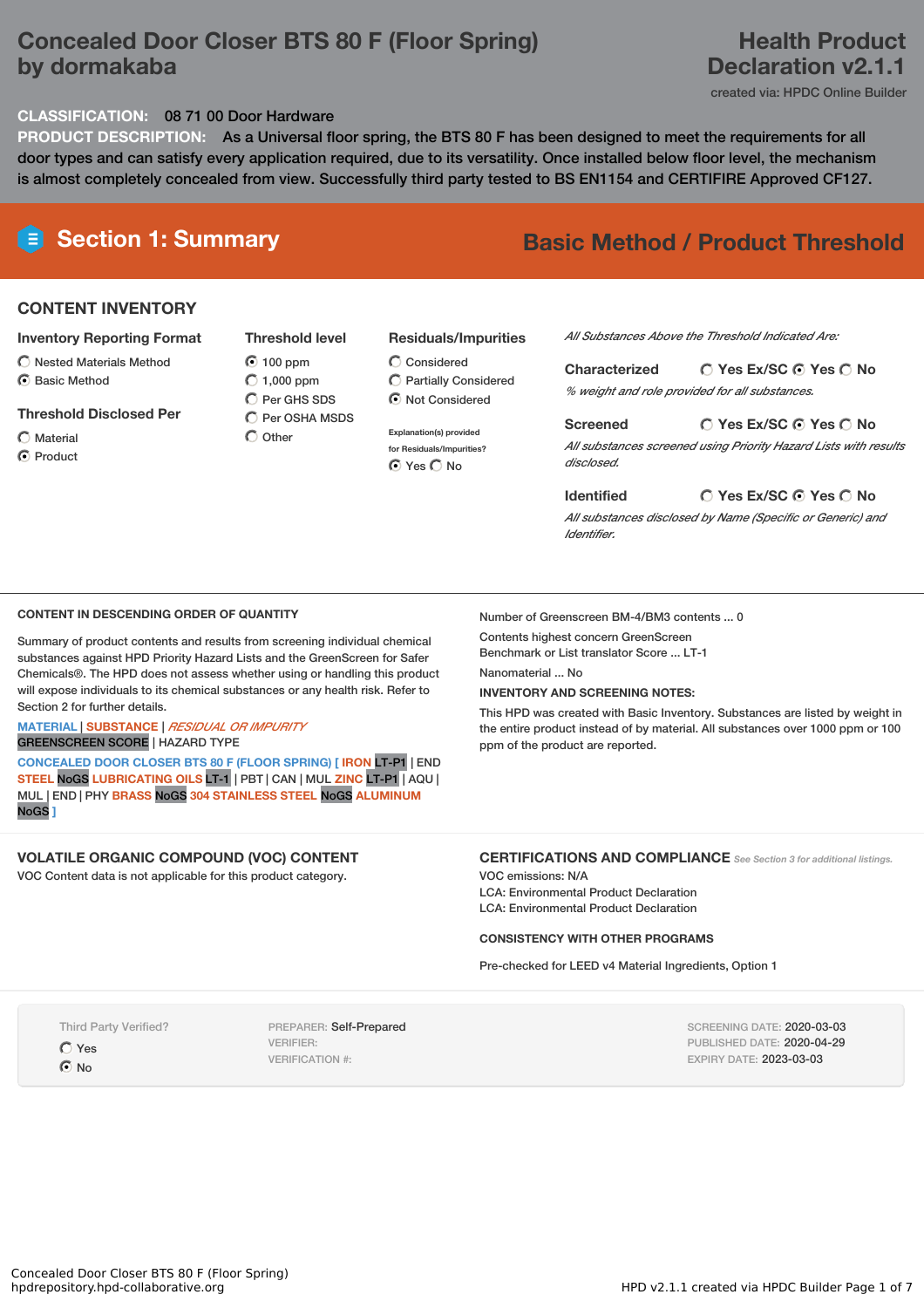This section lists contents in a product based on specific threshold(s) and reports detailed health information including hazards. This HPD *uses the inventory method indicated above, which is one of three possible methods:*

- *Basic Inventory method with Product-level threshold.*
- *Nested Material Inventory method with Product-level threshold*
- *Nested Material Inventory method with individual Material-level thresholds*

Definitions and requirements for the three inventory methods and requirements for each data field can be found in the HPD Open *Standard version 2.1.1, available on the HPDC website at: [www.hpd-collaborative.org/hpd-2-1-1-standard](https://www.hpd-collaborative.org/hpd-2-1-1-standard)*

#### **CONCEALED DOOR CLOSER BTS 80 F (FLOOR SPRING)**

PRODUCT THRESHOLD: 100 ppm **RESIDUALS** AND IMPURITIES CONSIDERED: No

RESIDUALS AND IMPURITIES NOTES: No residuals or impurities are expected in these materials at or above the inventory threshold. dormakaba products consist of finished components, and no chemical reactions are needed to develop our products.

OTHER PRODUCT NOTES: -

| <b>IRON</b>                                                    |                                              |                                                |                               | ID: 7439-89-6         |  |  |
|----------------------------------------------------------------|----------------------------------------------|------------------------------------------------|-------------------------------|-----------------------|--|--|
| HAZARD SCREENING METHOD: Pharos Chemical and Materials Library |                                              | HAZARD SCREENING DATE: 2020-03-03              |                               |                       |  |  |
| %: $54.50 - 54.50$                                             | GS: LT-P1                                    | RC: Both                                       | ROLE: Closer body<br>NANO: No |                       |  |  |
| <b>HAZARD TYPE</b>                                             | <b>AGENCY AND LIST TITLES</b>                | WARNINGS                                       |                               |                       |  |  |
| <b>ENDOCRINE</b>                                               | <b>TEDX - Potential Endocrine Disruptors</b> | <b>Potential Endocrine Disruptor</b>           |                               |                       |  |  |
| SUBSTANCE NOTES: -                                             |                                              |                                                |                               |                       |  |  |
| <b>STEEL</b>                                                   |                                              |                                                |                               | ID: 12597-69-2        |  |  |
| HAZARD SCREENING METHOD: Pharos Chemical and Materials Library | HAZARD SCREENING DATE: 2020-03-03            |                                                |                               |                       |  |  |
| %: $37.14 - 37.14$                                             | GS: NoGS                                     | RC: Both                                       | ROLE: Closer body<br>NANO: No |                       |  |  |
| <b>HAZARD TYPE</b>                                             | AGENCY AND LIST TITLES                       | WARNINGS                                       |                               |                       |  |  |
| None found                                                     |                                              | No warnings found on HPD Priority Hazard Lists |                               |                       |  |  |
| <b>SUBSTANCE NOTES:</b>                                        |                                              |                                                |                               |                       |  |  |
|                                                                |                                              |                                                |                               |                       |  |  |
| <b>LUBRICATING OILS</b><br>ID: 74869-22-0                      |                                              |                                                |                               |                       |  |  |
| HAZARD SCREENING METHOD: Pharos Chemical and Materials Library |                                              | HAZARD SCREENING DATE: 2020-03-03              |                               |                       |  |  |
| %: 4.07                                                        | $GS: LT-1$                                   | RC: None                                       | NANO: No                      | ROLE: Hydraulic fluid |  |  |
|                                                                |                                              |                                                |                               |                       |  |  |
|                                                                |                                              |                                                |                               |                       |  |  |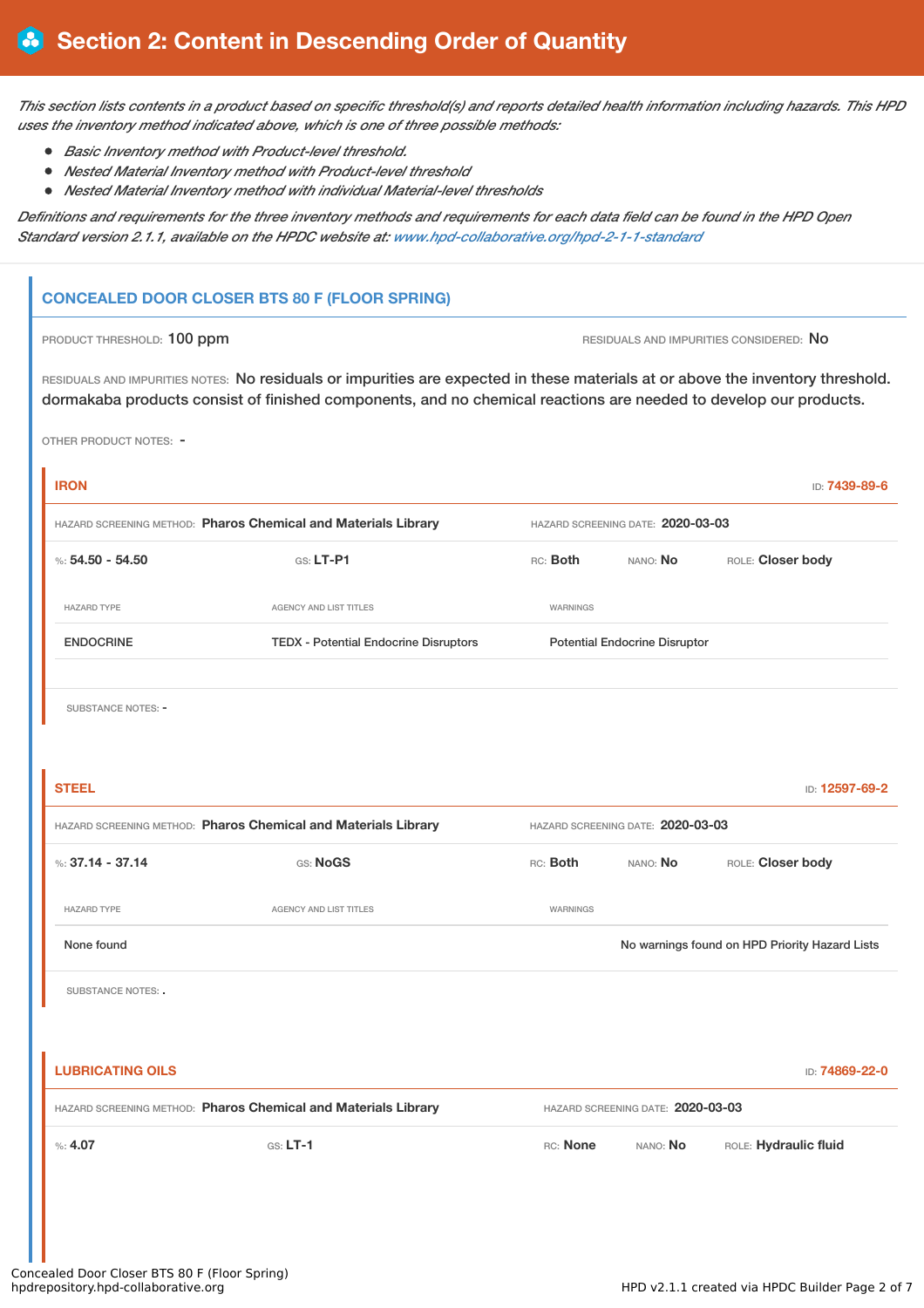| <b>HAZARD TYPE</b> | <b>AGENCY AND LIST TITLES</b>     | WARNINGS                                                                                          |
|--------------------|-----------------------------------|---------------------------------------------------------------------------------------------------|
| <b>PBT</b>         | EC - CEPA DSL                     | Persistent, Bioaccumulative and inherently Toxic (PBITH) to<br>humans                             |
| <b>CANCER</b>      | EU - GHS (H-Statements)           | H350 - May cause cancer                                                                           |
| <b>CANCER</b>      | <b>EU - REACH Annex XVII CMRs</b> | Carcinogen Category 2 - Substances which should be<br>regarded as if they are Carcinogenic to man |
| <b>MULTIPLE</b>    | ChemSec - SIN List                | CMR - Carcinogen, Mutagen &/or Reproductive Toxicant                                              |
| <b>CANCER</b>      | EU - Annex VI CMRs                | Carcinogen Category 1B - Presumed Carcinogen based on<br>animal evidence                          |
| <b>CANCER</b>      | GHS - Australia                   | H350 - May cause cancer                                                                           |

SUBSTANCE NOTES: Hydraulic fluid used to regulate door closing speed. Users operating the door are not exposed to the oil, which is fully contained by the metal encasement of the closer. As such, the actual risks associated with the closer's installation and use in a building are minimal and the listed hazards can be deemed irrelevant to the end-user.

| <b>ZINC</b>                                                    |                                                |                                                             |  | ID: 7440-66-6                                               |  |
|----------------------------------------------------------------|------------------------------------------------|-------------------------------------------------------------|--|-------------------------------------------------------------|--|
| HAZARD SCREENING METHOD: Pharos Chemical and Materials Library |                                                | HAZARD SCREENING DATE: 2020-03-03                           |  |                                                             |  |
| $\%: 2.75$                                                     | $GS: LT-P1$                                    | RC: None<br>ROLE: Closer body<br>NANO: No                   |  |                                                             |  |
| <b>HAZARD TYPE</b>                                             | <b>AGENCY AND LIST TITLES</b>                  | WARNINGS                                                    |  |                                                             |  |
| <b>ACUTE AQUATIC</b>                                           | EU - GHS (H-Statements)                        | H400 - Very toxic to aquatic life                           |  |                                                             |  |
| <b>CHRON AQUATIC</b>                                           | EU - GHS (H-Statements)                        | H410 - Very toxic to aquatic life with long lasting effects |  |                                                             |  |
| <b>MULTIPLE</b>                                                | German FEA - Substances Hazardous to<br>Waters | Class 2 - Hazard to Waters                                  |  |                                                             |  |
| <b>ENDOCRINE</b>                                               | <b>TEDX - Potential Endocrine Disruptors</b>   | <b>Potential Endocrine Disruptor</b>                        |  |                                                             |  |
| PHYSICAL HAZARD (REACTIVE)                                     | EU - GHS (H-Statements)                        |                                                             |  | H250 - Catches fire spontaneously if exposed to air         |  |
| PHYSICAL HAZARD (REACTIVE)                                     | EU - GHS (H-Statements)                        | may ignite spontaneously                                    |  | H260 - In contact with water releases flammable gases which |  |
|                                                                |                                                |                                                             |  |                                                             |  |

SUBSTANCE NOTES: Die-cast closer components. The hazards associated with zinc are dependent upon the form in which zinc is provided. As zinc is inert upon receipt by dormakaba and unlikely to leach from the closer into the environment, the risk of exposure to zinc components is negligible and the listed hazards ca be deemed irrelevant to the end-user.

| <b>BRASS</b><br>ID: 12597-71-6                                                                      |                               |          |          |                                                |  |  |
|-----------------------------------------------------------------------------------------------------|-------------------------------|----------|----------|------------------------------------------------|--|--|
| HAZARD SCREENING METHOD: Pharos Chemical and Materials Library<br>HAZARD SCREENING DATE: 2020-03-03 |                               |          |          |                                                |  |  |
| %: $1.16 - 1.16$                                                                                    | <b>GS: NoGS</b>               | RC: Both | NANO: No | ROLE: Closer body                              |  |  |
| <b>HAZARD TYPE</b>                                                                                  | <b>AGENCY AND LIST TITLES</b> | WARNINGS |          |                                                |  |  |
| None found                                                                                          |                               |          |          | No warnings found on HPD Priority Hazard Lists |  |  |
|                                                                                                     |                               |          |          |                                                |  |  |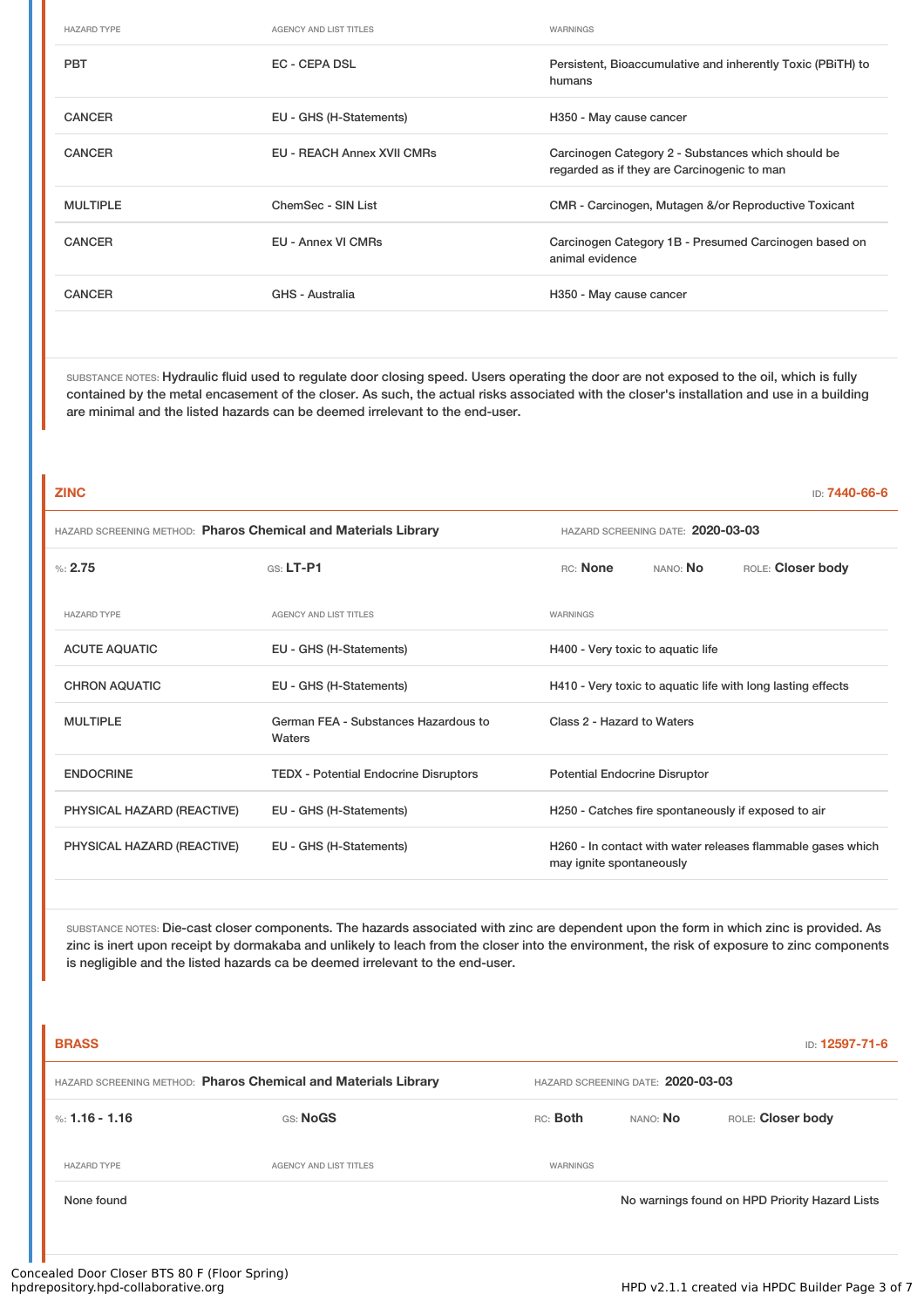| <b>304 STAINLESS STEEL</b><br>ID: 12597-68-1                   |                               |                                                |                                   |                                                |  |  |
|----------------------------------------------------------------|-------------------------------|------------------------------------------------|-----------------------------------|------------------------------------------------|--|--|
| HAZARD SCREENING METHOD: Pharos Chemical and Materials Library |                               |                                                | HAZARD SCREENING DATE: 2020-03-03 |                                                |  |  |
| %: $0.24 - 0.24$                                               | GS: NoGS                      | RC: Both                                       | ROLE: Screws<br>NANO: No          |                                                |  |  |
| <b>HAZARD TYPE</b>                                             | <b>AGENCY AND LIST TITLES</b> | WARNINGS                                       |                                   |                                                |  |  |
| None found                                                     |                               | No warnings found on HPD Priority Hazard Lists |                                   |                                                |  |  |
| SUBSTANCE NOTES: 304                                           |                               |                                                |                                   |                                                |  |  |
|                                                                |                               |                                                |                                   |                                                |  |  |
| <b>ALUMINUM</b>                                                |                               |                                                |                                   | ID: 91728-14-2                                 |  |  |
| HAZARD SCREENING METHOD: Pharos Chemical and Materials Library |                               | HAZARD SCREENING DATE: 2020-03-03              |                                   |                                                |  |  |
| % 0.14                                                         | GS: NoGS                      | RC: Both                                       | NANO: No                          | ROLE: Closer body                              |  |  |
| <b>HAZARD TYPE</b>                                             | <b>AGENCY AND LIST TITLES</b> | WARNINGS                                       |                                   |                                                |  |  |
| None found                                                     |                               |                                                |                                   | No warnings found on HPD Priority Hazard Lists |  |  |

SUBSTANCE NOTES: The hazards associated with aluminum are dependent upon the form in which aluminum is provided. As aluminum is inert upon receipt by dormakaba and unlikely to leach from the product into the environment, the risk of exposure to aluminum components is negligible and the listed hazards can be deemed irrelevant to the end-user.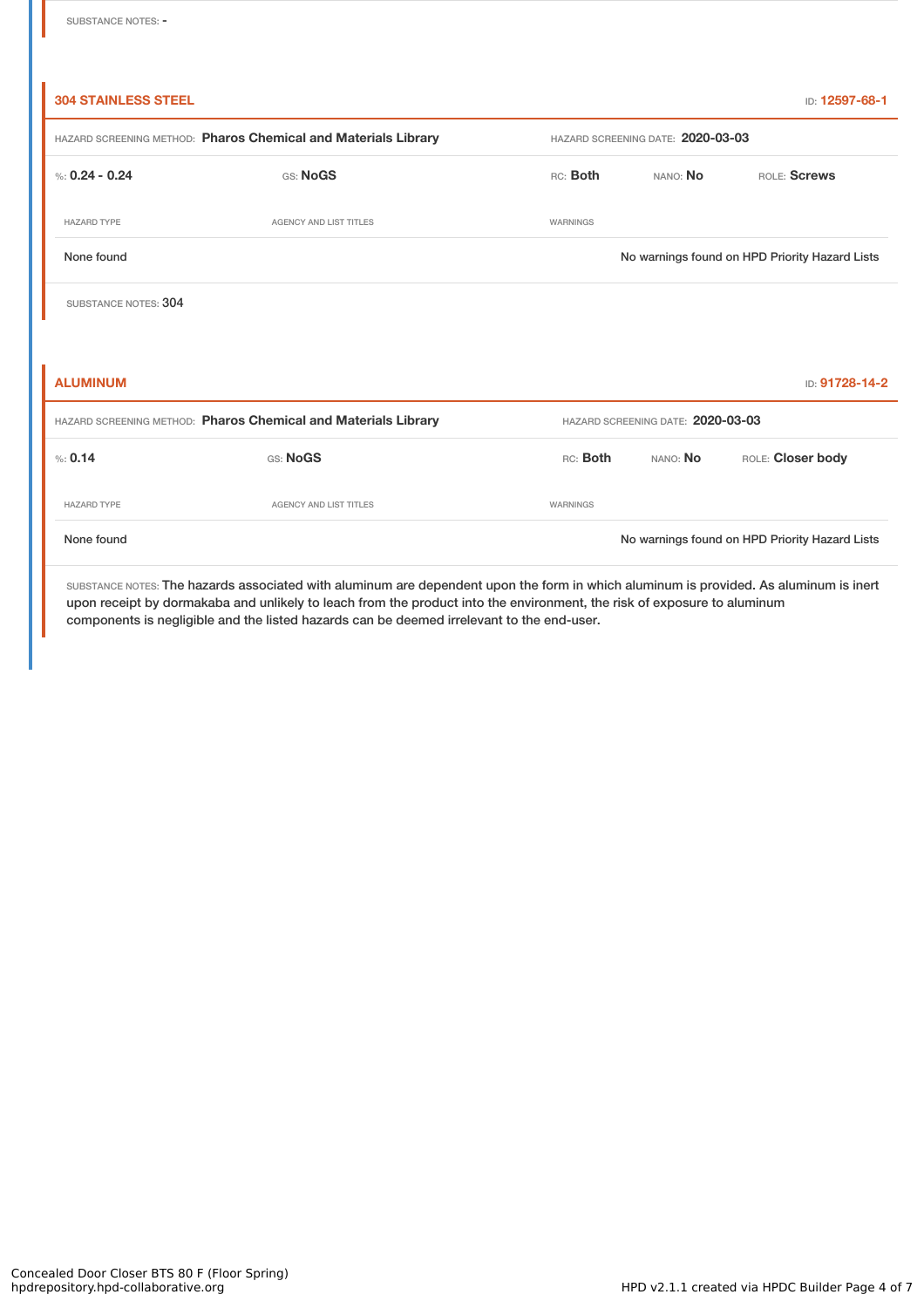This section lists applicable certification and standards compliance information for VOC emissions and VOC content. Other types of *health or environmental performance testing or certifications completed for the product may be provided.*

| <b>VOC EMISSIONS</b>                                                                                                                                                                                                                                   | N/A                                                      |                                                |                                                 |                                               |
|--------------------------------------------------------------------------------------------------------------------------------------------------------------------------------------------------------------------------------------------------------|----------------------------------------------------------|------------------------------------------------|-------------------------------------------------|-----------------------------------------------|
| CERTIFYING PARTY: Self-declared<br>APPLICABLE FACILITIES: This HPD is for a product that<br>is NOT liquid/wet applied.<br><b>CERTIFICATE URL:</b>                                                                                                      | <b>ISSUE DATE: 2020-03-</b><br><b>EXPIRY DATE:</b><br>03 |                                                | CERTIFIER OR LAB: N/A                           |                                               |
| <b>CERTIFICATION AND COMPLIANCE NOTES:</b>                                                                                                                                                                                                             |                                                          |                                                |                                                 |                                               |
| <b>LCA</b>                                                                                                                                                                                                                                             |                                                          | <b>Declaration</b>                             |                                                 | <b>Environmental Product</b>                  |
| CERTIFYING PARTY: Third Party<br>APPLICABLE FACILITIES: dormakaba facilities Germany<br><b>CERTIFICATE URL:</b><br>https://www.dormakaba.com/resource/blob/17110/df90867ecea0d80b4c1f71528153e42e/epd-<br>ule-bts-80-bts-80-emb-rts-80-emb-en-data.pdf |                                                          | <b>ISSUE</b><br>DATE:<br>$2014 -$<br>$10 - 28$ | <b>EXPIRY</b><br>DATE:<br>$2019 -$<br>$10 - 27$ | <b>CERTIFIER OR</b><br>LAB: UL<br>Environment |
| <b>CERTIFICATION AND COMPLIANCE NOTES:</b>                                                                                                                                                                                                             |                                                          |                                                |                                                 |                                               |
| <b>LCA</b>                                                                                                                                                                                                                                             |                                                          | <b>Declaration</b>                             |                                                 | <b>Environmental Product</b>                  |

| <b>ISSUE</b> | <b>EXPIRY</b> | <b>CERTIFIER</b> |
|--------------|---------------|------------------|
| DATE:        | DATE:         | OR LAB:          |
| $2014 -$     | $2020 -$      | Institut         |
| $10 - 28$    | $10 - 27$     | <b>Bauen</b>     |
|              |               | und              |
|              |               | <b>Umwelt</b>    |
|              |               | e.V.             |
|              |               | (IBU)            |
|              |               |                  |

CERTIFICATION AND COMPLIANCE NOTES:

## **Section 4: Accessories**

This section lists related products or materials that the manufacturer requires or recommends for installation (such as adhesives or fasteners), maintenance, cleaning, or operations. For information relating to the contents of these related products, refer to their *applicable Health Product Declarations, if available.*

No accessories are required for this product.

## **Section 5: General Notes**

dormakaba has resulted from the merger of the two well-established brands Dorma and Kaba, both known for their expertise in the area of smart and secure access solutions. Together we stand for more than 150 years of security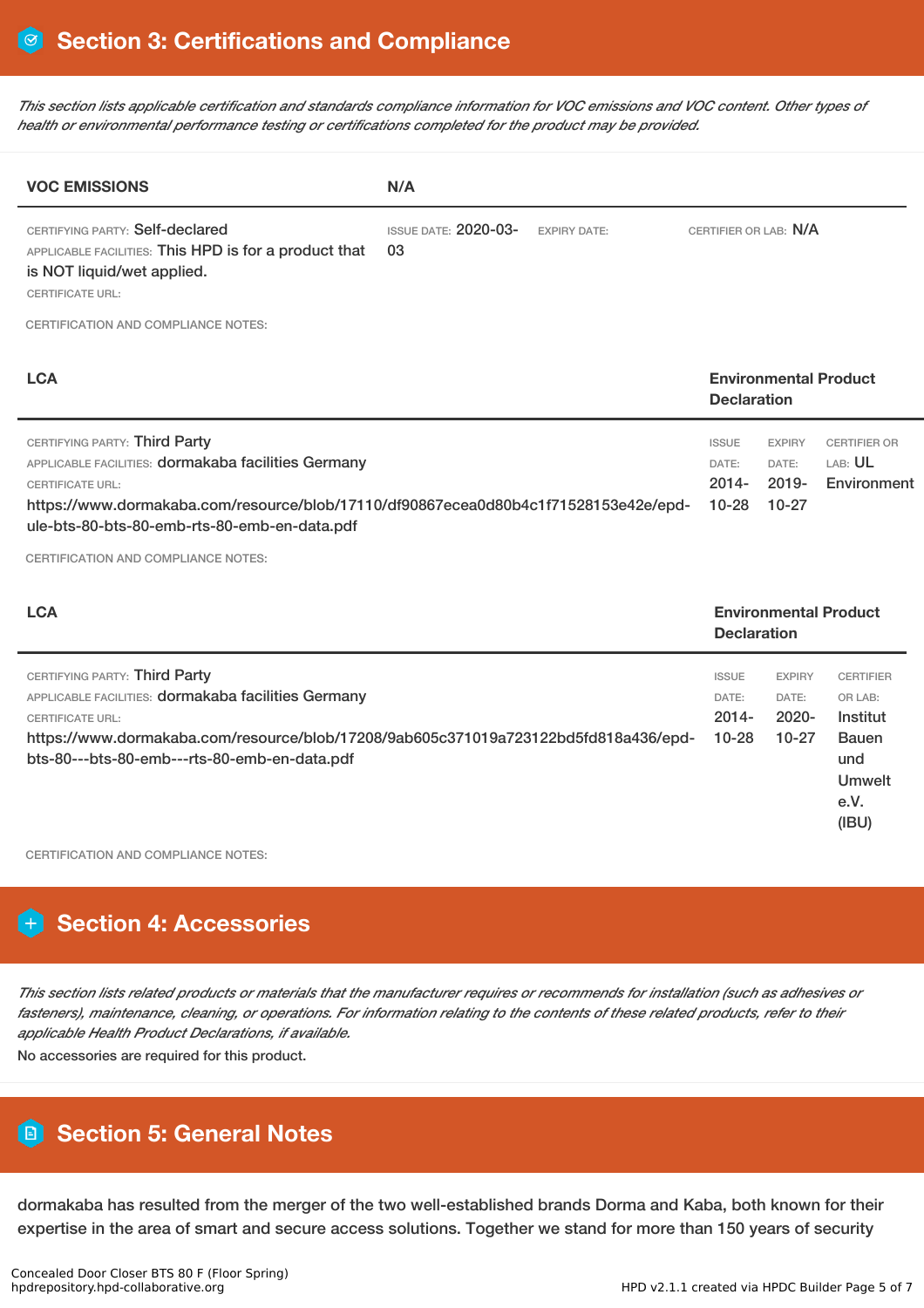and reliability. Our master brand dormakaba stands for our offering of products, solutions and services for secure access to buildings and rooms from a single source. Our global brand power supports us to become the trusted industry leader. For more information, please go to: www.dormakaba.com. The information contained in this HPD is to be used only as a voluntary information on our products. dormakaba makes no representation or warranty as to the completeness or accuracy of the information contained herein. The products and specifications set forth in this HPD are subject to change without notice and dormakaba disclaims any and all liability for such changes. The information contained herein is provided without warranties of any kind, either express or implied, and dormakaba disclaims any and all liability for typographical, printing, or production errors or changes affecting the specifications contained herein. dormakaba DISCLAIMS ALL WARRANTIES, EXPRESS OR IMPLIED, INCLUDING, BUT NOT LIMITED TO, THE IMPLIED WARRANTIES OF MERCHANTABILITY AND FITNESS FOR A PARTICULAR PURPOSE. IN NO EVENT WILL dormakaba BE LIABLE FOR ANY INCIDENTAL, INDIRECT OR CONSEQUENTIAL DAMAGES ARISING FROM THE SALE OR USE OF ANY PRODUCT. All sales of products shall be subject to dormakaba's applicable General Terms and Conditions, a copy of which will be provided by your local dormakaba organisation upon request.